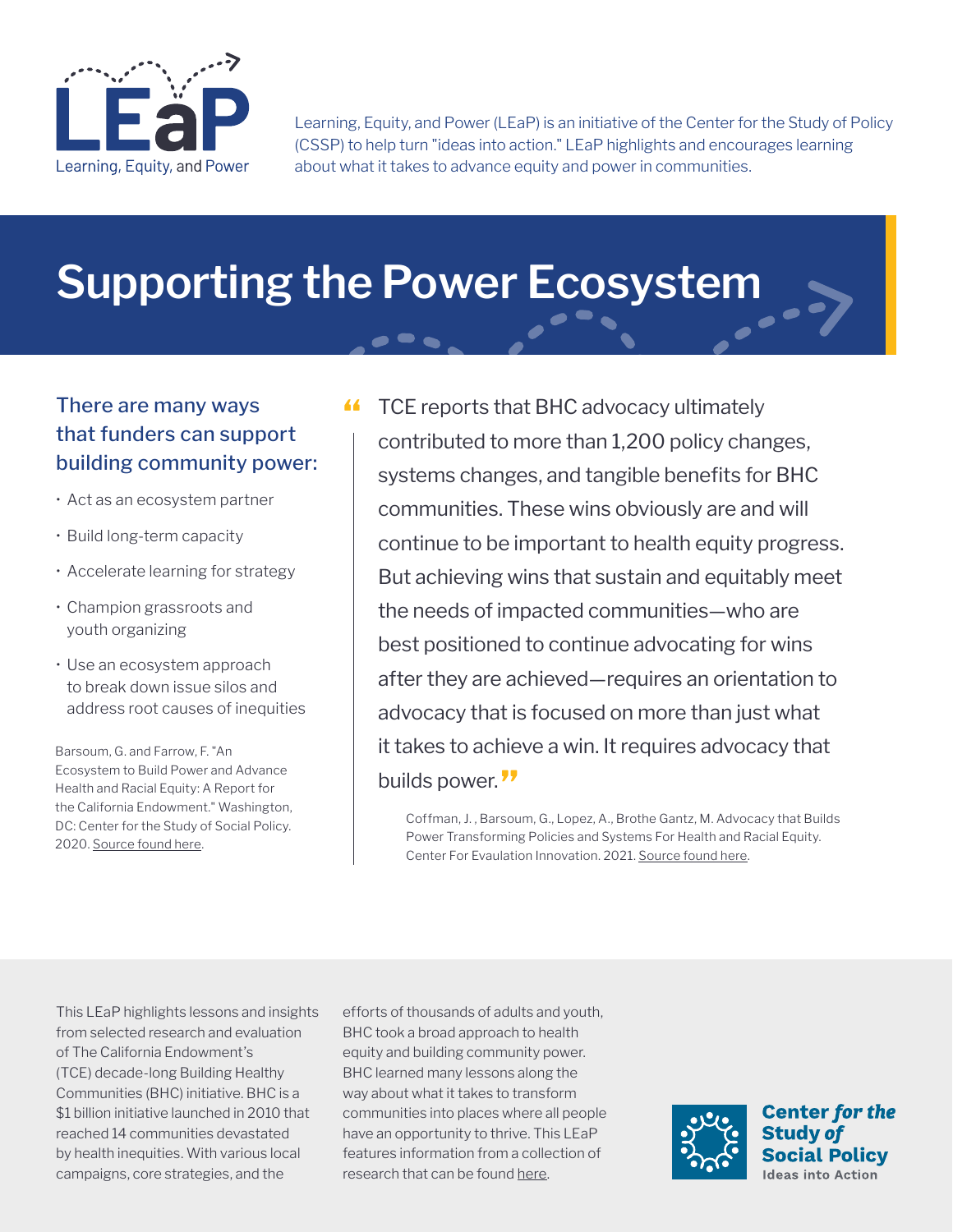It is critical to understand the many organizations and capacities needed to build power.

Organizing and base-building alone are insufficient to influence those who have the authority, resources, and power to make the kinds of decisions that will improve the lives of historically excluded people and reduce inequities. A broader ecosystem of organizations with diverse capacities, skills, an expertise—and with reach from the local to regional to the state levels—is required to get to the big goal of health and justice for all." "

> Farrow, F., Rogers, C., Henderson-Frakes, J. (2020) "Toward Health and Racial Equity: Findings and Lessons from Building Healthy Communities." Washington, DC: Center for the Study of Social Policy. 2020. [Source found here](https://www.calendow.org/app/uploads/2021/03/Toward-Health-and-Racial-Equity-FULL-REPORT-.pdf).



JIto, J., Pastor, M. A Pivot To Power:Lessons from The California Endowment's Building Healthy Communities about Place, Health, and Philanthropy. USC ERI. 2018. [Source found here.](https://www.calendow.org/app/uploads/2020/11/California-Health-and-Justice-for-All-Power-Building-Landscape_-Defining-the-Ecosystem_2019.pdf)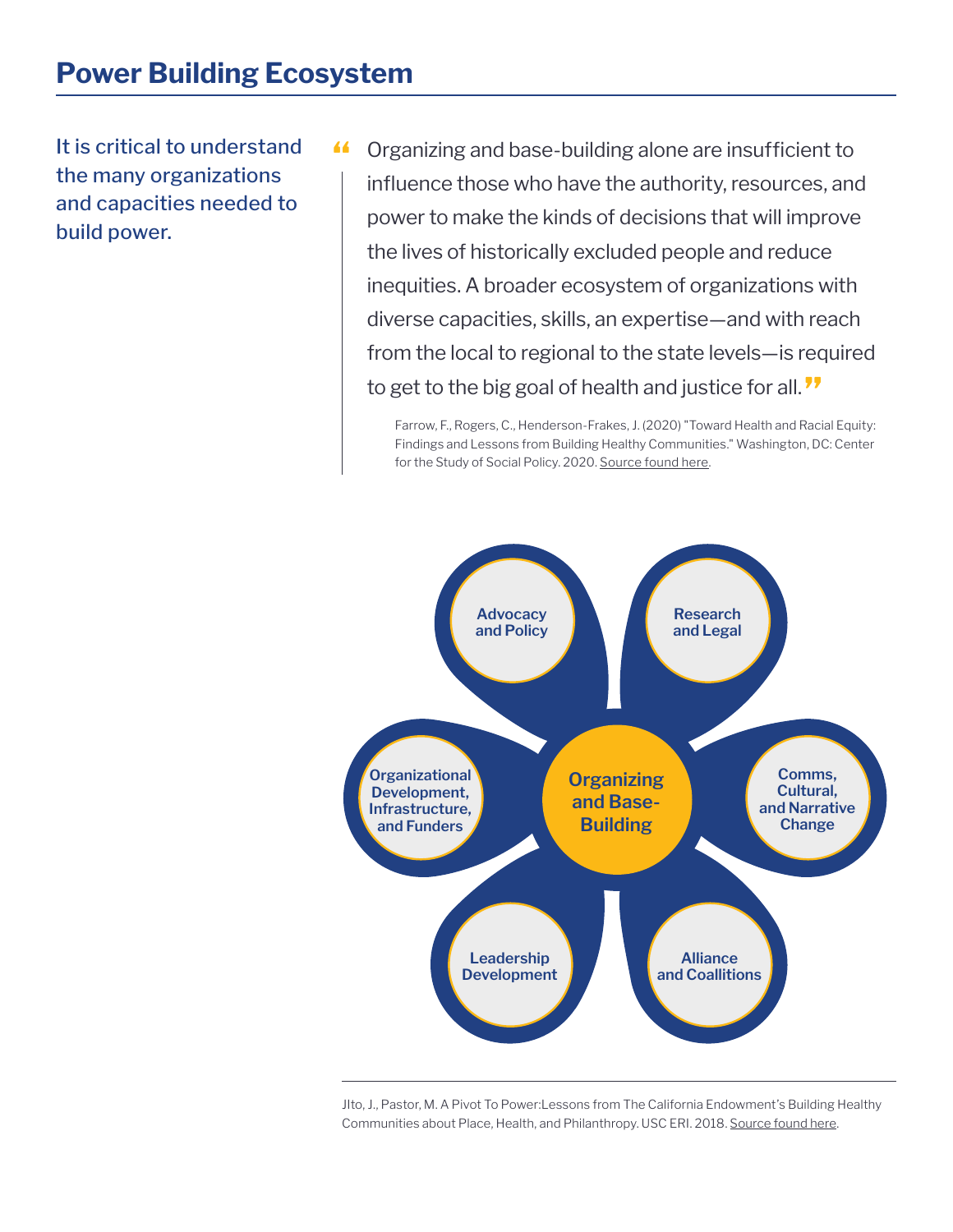It is important to understand that the ecosystem builds power through advocacy activities and campaigns with each cycle and over time.



Barsoum, G. and Farrow, F. "An Ecosystem to Build Power and Advance Health and Racial Equity: A Report for the California Endowment." Washington, DC: Center for the Study of Social Policy. 2020. [Source found here.](https://www.calendow.org/app/uploads/2021/09/An-Ecosystem-to-Build-Power-Final-Report_2021.pdf)

The power building framework describes how power is built when impacted communities are centered in an ecosystem of actors that use advocacy to achieve policy, systems, and electoral wins that ultimately address long-term structural inequities and transform systems of oppression. Over the 10 years of BHC, 77 percent of TCE's total \$1.75 billion investment in BHC were for grants that were directed in whole or in part to power building." "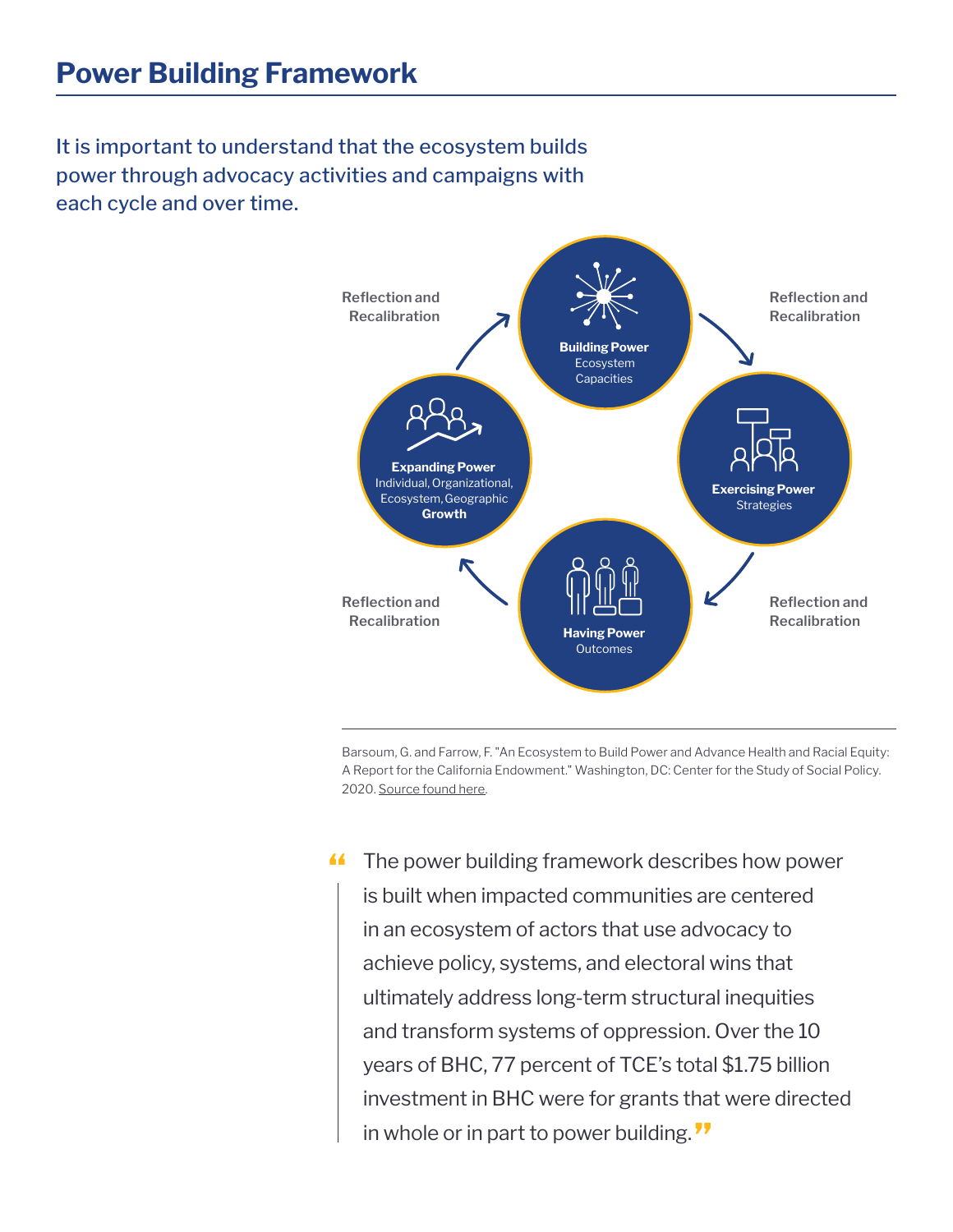## **Advocacy that Builds Power**

In order to support power building it is important to understand who makes up ecosystems, how power is built, and how advocacy can be shifted into a means for building power:

A "win" is the **goal**.

Advocacy is done **on behalf of or for** impacted communities.

The policy solution **may or may not be** informed by impacted communities.

Base building organizations and organizing **may or may not** be part of the strategy.

Strategy is based on a shared analysis **driven by politics** and the window of opportunity.

**The advocacy campaign** is the strategy and organizing may be a tactic through which a win is achieved.

Advocacy mobilizes **pundits, policy entrepreneurs, and other influentials** as the drivers of change.

The work is organized into a series of **time-bound** campaigns that may not relate or add up.

**Specific/time bound capacity building** is provided for purpose of getting to the win.

**Others drive narratives** that tell stories of impacted communities, often within the dominant frame.

#### **Advocacy to Achieve a Win Advocacy that Builds Power**

A "win" is a **means**.

Advocacy is done **by and with** impacted communities.

The policy solution is **developed or informed** by impacted communities.

Base building organizations and organizing **are centered** in the strategy.

Strategy is based on a shared analysis **grounded in root causes** and inequity.

**Organizing** (a participant-centered power-building approach to deal with upstream changes) is the strategy/approach and advocacy is the tactic/ method through which power is built.

Advocacy based on organizing pays attention to the role of an **authentic organized base** as the primary driver of change.

The work is **continuous**, and a series of campaigns expands the power and influence of participants within a field of action.

Advocacy and campaigns are a **leadership development opportunity** to build power in a defined area.

**Impacted communities drive narratives** that tell their stories and challenge dominant frames.

Coffman, J. , Barsoum, G., Lopez, A., Brothe Gantz, M. Advocacy that Builds Power Transforming Policies and Systems For Health and Racial Equity. Center For Evaulation Innovation. 2021. [Source found here.](https://www.calendow.org/app/uploads/2021/09/CEI-Advocacy-That-Builds-Power_FinalReport_2021.pdf)